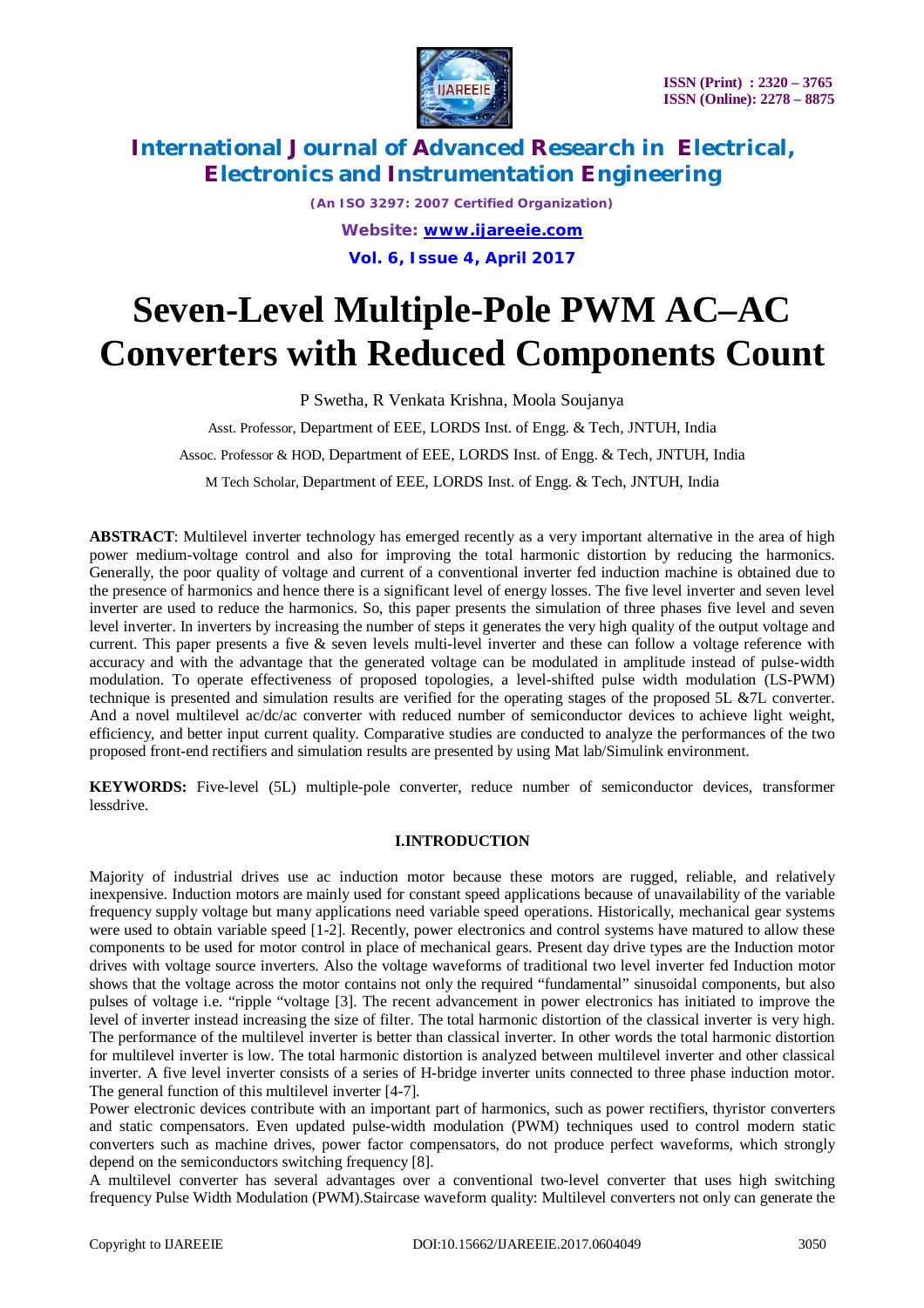

*(An ISO 3297: 2007 Certified Organization)*

*Website: [www.ijareeie.com](http://www.ijareeie.com)*

### **Vol. 6, Issue 4, April 2017**

output voltages with very low distortion, but also can reduce the dv/dt stresses; therefore electromagnetic compatibility (EMC) problems can be reduced [9].

Multilevel inverters have drawn tremendous interest in the power industry. They present a new set of feature that are well suited for use in reactive power compensation. Multilevel inverters will significantly reduce the magnitude of harmonics and increases the output voltage and power without the use of step-up transformer. A multilevel inverter consists of a series of H-bridge inverter units connected to three phase induction motor. The general function of this multilevel inverter is to synthesize a desired voltage from several DC sources. The AC terminal voltages of each bridge are connected in series [10].

Two proposed combinations of 5L multiple-pole ac/dc/ac drives are the front-end bidirectional (5L-M2DCR, see Fig. 1) and unidirectional (5LM2SCR, see Fig. 3) rectifiers connected to the same rear-end (5L-M2DCI, see Fig. 1) inverter. To yield a fair analysis, the performances of both the proposed front-end rectifiers with the 5L-M2DCI are evaluated with the proposed power factor correction technique. The experimental results obtained along with the verified theoretical analysis have proven the feasibility of the proposed topologies for any ac/dc/ac drive applications.

### **II. OPERATING PRINCIPLES OF 5L AC/DC/AC TOPOLOGIES**

This section presents the operating principles of three different 5L ac/dc/ac PWM converters based on the classical MDCC and the proposed M2DCC approaches. The derivation of the proposed M2DCR and M2SCR topologies are explained here,

### *A. Classical Bidirectional Front-End 5L-MDCR With Rear-End 5L-MDCI Topologies*

The classical 5L-MDCC ac/dc/ac is a back-to-back (BTB) configuration based on a frontend bidirectional rectifier (see Fig. 2) and a rear-end 5L diode clamped inverter. A total of 16 insulated-gate bipolar transistors (IGBTs) and 12 diodes in each phase leg is required in this topology to synthesize the 5L input and output voltage waveforms (see Fig. 3 for the proposed front-end 5L unidirectional rectifier). The 5L voltage stepped waveform is obtained with the switching positions based on a single-pole circuit configuration, as shown in Fig. 4. It can be observed directly that the phase voltage levels are achieved across the point Va to the neutral point m.

### *B. Proposed Bidirectional Front-End 5L-M 2DCR With Rear-End 5L-M 2DCI Topologies.*

The proposed 5L-M2DCC ac/dc/ac drive presented in Fig. 1 consists of a front-end bidirectional 5L-M2DCR and a rear-end 5L-M2DCI. This BTB topology requires only eight power diodes in each phase leg to achieve the same input and output quality as the classical 5L-MDCC. However, when the number of cells in this proposed topology increases, a total number of  $6(n_3)$  diode components are reduced. The 5L voltage stepped waveform of the M2DCC topology is achieved with the switching positions based on the multiple pole hierarchy, as shown in Fig. 5. The proposed 5L-M2DCC topology is configured with two classical 3L-MDCC cells (Outer cell—Cell 2 and Inner cell—Cell 1) in each phase leg, which is constructed based on the multiple-pole concepts. Hence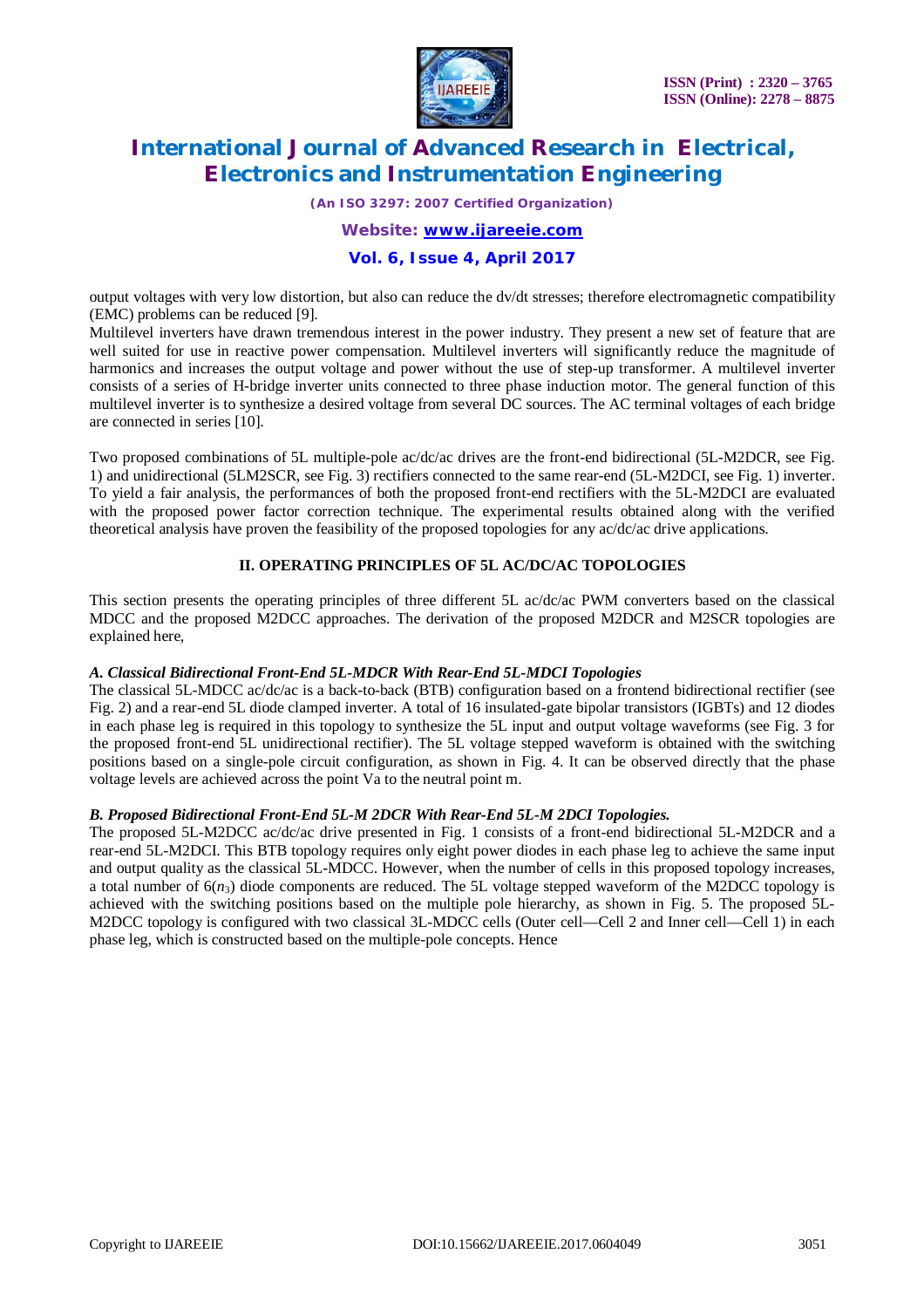

*(An ISO 3297: 2007 Certified Organization)*

*Website: [www.ijareeie.com](http://www.ijareeie.com)*

### **Vol. 6, Issue 4, April 2017**



Fig. 1. Proposed 5L bidirectional ac/dc/ac drive based on multiple-pole multilevel diode-clamped converter (5L-M 2DCC) approach.



Fig. 2. Classical front-end 5L bidirectional rectifier (5L-MDCR).



Fig.3. Proposed front-end 5L unidirectional rectifier (5L-M 2SCR).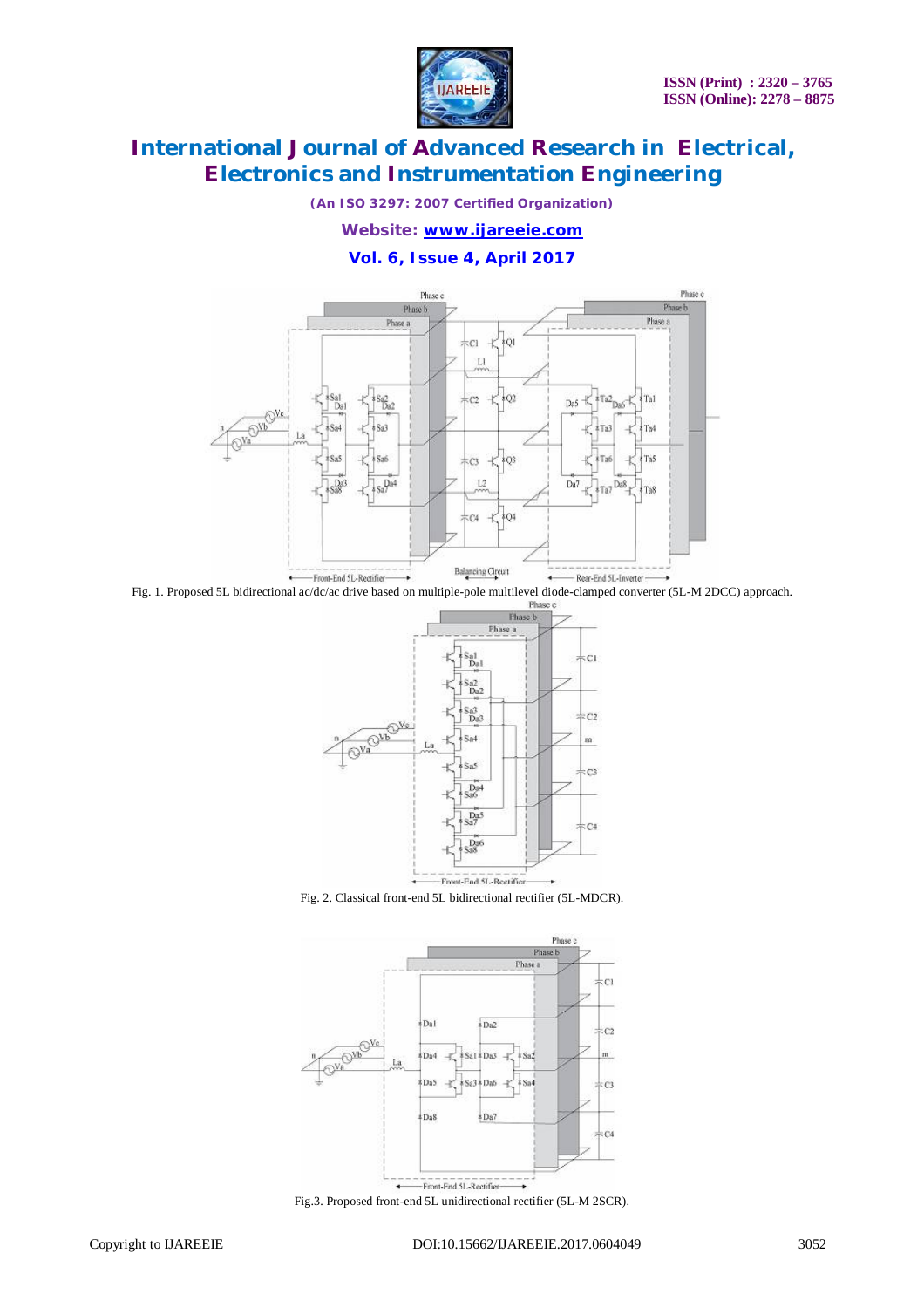

*(An ISO 3297: 2007 Certified Organization)*

*Website: [www.ijareeie.com](http://www.ijareeie.com)*

**Vol. 6, Issue 4, April 2017**

The 5L input and output voltage stepped waveforms are achieved with the proposed multiple pole configuration according to the corresponding switching state listed in Table I.



Fig. 4. Circuit diagram of per phase leg single-pole classical 5L-MDCCtopology with switching position.



Fig.5. Circuit diagram of per phase leg multiple-pole 5L-M 2DCC topology with switching position.

TABLE I Switching Logic for Respective IGBT in 5l-M2dcc Topology

| Vom<br>Switch | Vdc/2<br>(Sector<br>II) | Vdc/4<br>(Sector I<br>& III) | $\theta$<br>(Sector I.<br>III. IV &<br>VI) | $-Vdc/4$<br>(Sector<br>IV & VI) | $-Vdc/2$<br>(Sector<br>V)<br>$\theta$ |  |
|---------------|-------------------------|------------------------------|--------------------------------------------|---------------------------------|---------------------------------------|--|
| Sal, Tal      | 1                       | $\theta$                     | $\theta$                                   | $\theta$                        |                                       |  |
| Sa2, Ta2      |                         |                              | 0                                          | $\theta$                        | 0                                     |  |
| Sa3. Ta3      | 1                       |                              | 1                                          | $\theta$                        | $\theta$<br>$\theta$                  |  |
| Sa4, Ta4      | 1                       |                              | 1                                          |                                 |                                       |  |
| Sa5, Ta5      | $\theta$                |                              |                                            |                                 |                                       |  |
| Sa6, Ta6      | $\overline{0}$          | 0                            |                                            |                                 |                                       |  |
| Sa7, Ta7      | $\overline{0}$          | $^{(1)}$                     | 0                                          |                                 |                                       |  |
| Sa8, Ta8      | $\theta$                | $\theta$                     | 0                                          | 0                               |                                       |  |

#### *C. Proposed Unidirectional Front-End 5L-M 2SCR With Rear-End 5L-M 2DCI Topology.*

A bidirectional power flow in the front-end rectifier is not required for certain ac/dc/ac drive applications such as propulsion, compressor, or any non-Regenerative braking system. Thus, a proposed transformer less front-end unidirectional rectifier is reconstructed in Fig. 3 with the arrangement of the semiconductor devices in the bidirectional M2DCR configuration (see Fig. 1). Hence, the unidirectional 5L rectifier in Fig. 3 is named as multiple-pole multilevel switch-clamped rectifier (M2SCR) instead. Each phase leg of the proposed unidirectional 5L-M2SCR also requires two cells, as shown in Fig. 5, to achieve 5L input voltage stepped waveform. The states selection of the top and bottom diodes of a M2SCR is dependent on 1-Sa1 and 1-Sa2 for the outer cell and similarly for the inner cell. Hence, only two switching devices are required in each cell, with four series diodes connected to the terminals of the capacitors in the dc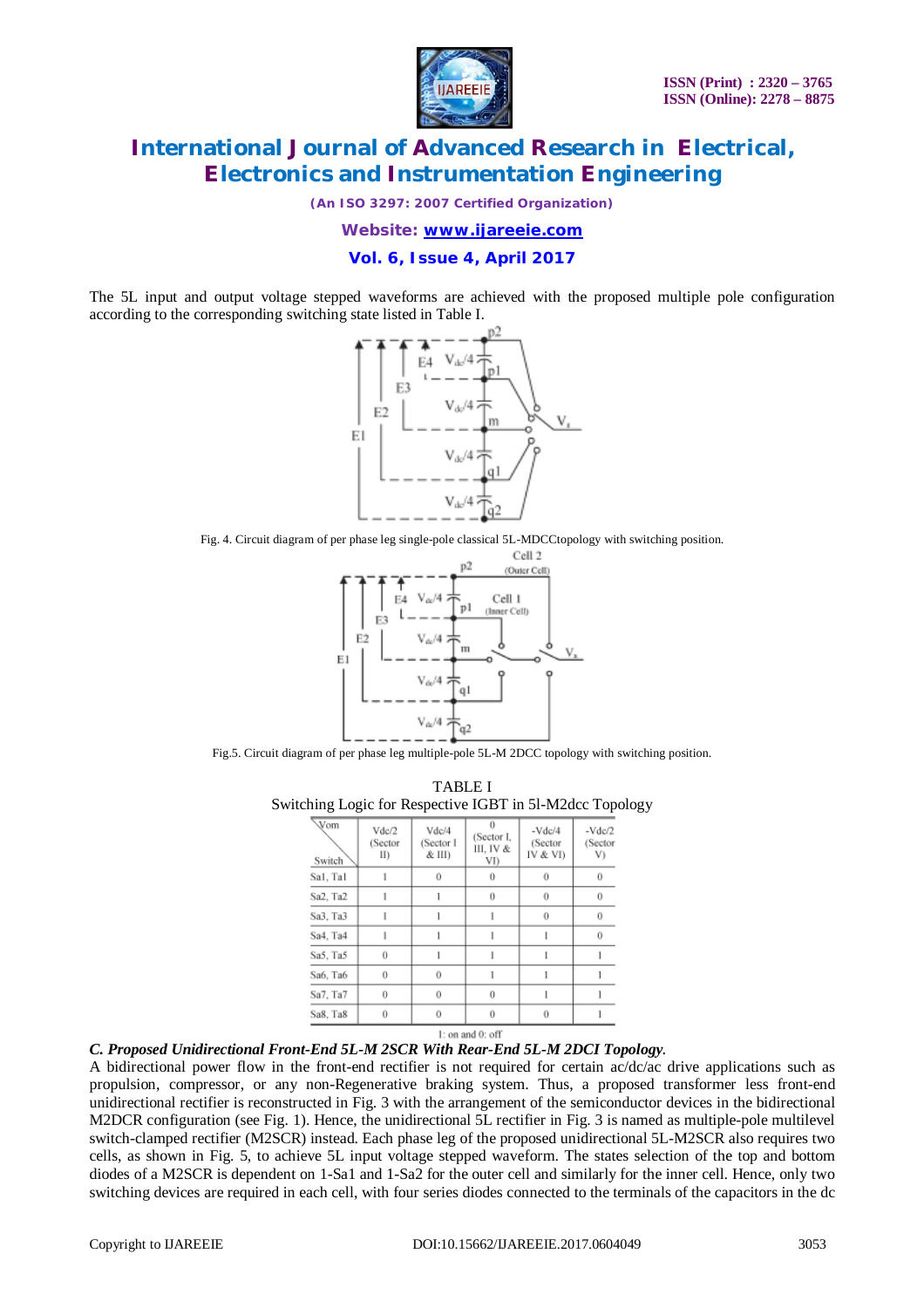

*(An ISO 3297: 2007 Certified Organization)*

*Website: [www.ijareeie.com](http://www.ijareeie.com)*

### **Vol. 6, Issue 4, April 2017**

link. In Fig. 3, the two switching devices (Sa3 and Sa4) of the inner cell are connected directly to the neutral-point clamped of the four dc-link capacitors, whereas the other two switching devices (Sa1 and Sa2) of the outer cell are clamped to the output terminals of the inner cell. Due to lesser number of switches needed, higher power efficiency is achieved with lesser switching and conduction losses.

#### *D. General Characteristic of the Classical and Proposed5L AC/DC/AC Converters*

The front-end rectifier and the rear-end inverter of 5L ac/dc/ ac drives are operated independently with same levelshifted PWM (LS-PWM). The LS-PWM requires a reference signal and a set of four 1-kHz triangular carriers to achieve the desired switching signals for the respective semiconductor switches. The switching function of the LS-PWM technique for the 5Lrectifiers and inverters is expressed as

$$
\begin{cases}\nS_{a1}(t) = T_{a1}(t) = 2m_a \sin \omega t - 1 \\
S_{a2}(t) = T_{a2}(t) = 2m_a \sin \omega t \\
S_{a3}(t) = T_{a3}(t) = 2m_a \sin \omega t + 1 \\
S_{a4}(t) = T_{a4}(t) = 2m_a \sin \omega t + 2\n\end{cases}
$$
\n(1)

Where  $m_a$  is the ratio of two times the fundamental component of pole voltage to the dc-link voltage. Under the condition of steady state and balanced dc-link voltage, the general incremental output pole voltage equation is expressed as

$$
V_{xm}(t) = \frac{V_{\rm dc}(t)}{n-1} \left( \sum_{i=1}^{n-1} T_{xi} - \frac{n-1}{2} \right)
$$
 (2)

Where *x* represents phase "a," "b," and "c;" and *n* is the number of voltage level.  $T_{x}$  is the switching states of each switching device depicted in the inverter side. The voltage transfer ratios of the converters system between the dc bus voltage to the input and output voltage are defined as



Fig 6. Incremental input and output voltage stepped waveform of a BTB ac/dc/ac drive.

$$
\begin{cases}\nM_{x,\text{rectifier}}(t) = \frac{V_{\text{dc}}(t)}{V_{\text{L}-\text{L}}(t)}, & M_{x,\text{rectifier}}(t) > 1 \\
M_{x,\text{inverter}}(t) = \frac{2V_{xm}(t)}{V_{\text{dc}}(t)}, & M_{x,\text{inverter}}(t) \le 1\n\end{cases}
$$
\n(3)

Where  $V_{x,L-1}(t)$  is the line-to-line grid voltage, and  $V_{x}$  is the output pole voltage referred to the inverter side. In general, high modulation index (Mx, rectifier  $(t) > 1$ ) of the front-end rectifier is required to mitigate the input current distortion and achieve good voltage tracking due to its boosting effect in nature. Meanwhile, the rear-end inverter must be operated at the linear region (Mx, inverter  $(t)$  <1) to prevent any high-order harmonic components incurred in the load. Thus, low switching frequency can be used for a 5L rectifier to achieve better power conversion efficiency. The ripple current is expressed in the following equation based on the previous ones, namely, (2) and (3):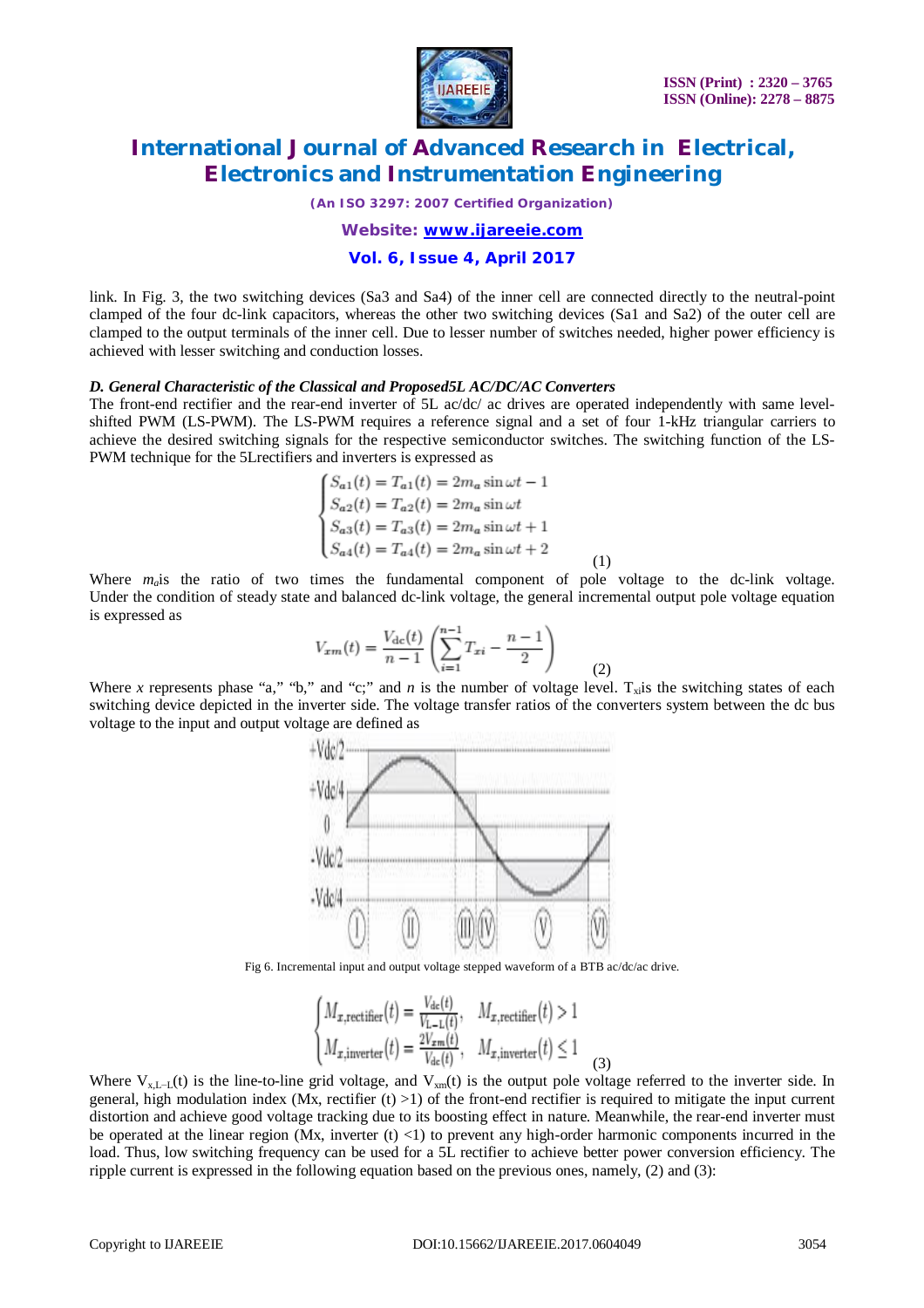

*(An ISO 3297: 2007 Certified Organization)*

*Website: [www.ijareeie.com](http://www.ijareeie.com)*

#### **Vol. 6, Issue 4, April 2017**

$$
\Delta I_{Lx}(t) \approx \frac{k}{L_x f_s} \left\{ \frac{3V_{x,\text{L}-\text{L}}(t) - 3\sqrt{3}V_{mn}(t)}{3\sqrt{3}} - \frac{M_{x,\text{rectifier}}(t)V_{x,\text{L}-\text{L}}(t)}{(n-1)} \left( \sum_{i=1}^{n-1} S_{xi,d} - \frac{n-1}{2} \right) \right\}
$$
(4)

Where *fs* is the switching frequency of the rectifier circuit, and  $V_{mn}(t)$  is the virtual ground voltage referred from node *m* to node *n* in Fig. 1.  $S_{y,d}$  is the switching transition with respect to the respective sector in Fig. 6. *k* is the duty ratio of switching transition (see Fig. 6), and this is expressed as

$$
\begin{cases} 0 \le [k = 2\sin \omega t] \le 1, & 0 \le \omega t \le \frac{\pi}{6} \\ 0 \le [k = 2(\sin \omega t - 1/2)] \le 1, & \frac{\pi}{6} \le \omega t \le \frac{\pi}{2}. \end{cases}
$$
(5)

The critical input inductance value for front-end 5L-M2DCR can be estimated with the duty cycle and the switching states with respect to the sectors shown in Fig. 6. According to (4), the maximum peak value of the input ripple current is determined at  $\omega t = 30$ °, Thus, the critical inductance value is estimated as follows:

$$
L_{x,\text{max}} \approx \frac{4(0.5V_{xn} - V_{mn}) - V_{dc}}{4\Delta I_{Lx}f_s}
$$
\n(6)

Where  $V_{xn}$  is the peak value of the grid phase voltage.

The minimum capacitance value in the dc link can be estimated in (7) with the change of ampere-second (ΔAcap sec) and the switching state Ta1 of the rear-end side. The expression of ΔAcap sec is obtained by subtracting the peak value of the grid phase current with the average input current of the converter. Assume that all the dc-link capacitors are equal toC. Then

$$
C \approx \frac{4\Delta A_0 \sec}{\Delta V_{\rm cap}} = \frac{4T_{a1} \left( I_a - I_{\rm inv(avg)} \right)}{\varepsilon V_{\rm dc} F_{\rm s}} \tag{7}
$$

Where  $\varepsilon$  is the percentage value of the permissible ripple voltage content, and Iinv(avg) is the average input current value of the rear-end 5L inverter. By expanding the expression of (7), the final capacitance value is expressed as (8), shown at the bottom of the page, where  $I_{rms}$  is the root-mean-square (RMS) value of the grid current, and  $\theta$  is the power factor angle between the grid phase voltage and current

#### **III. HIGH-POWER-FACTOR OPERATION OF THREE-PHASE 5L M2DCR AND M2SCR RECTIFIERS**

#### *A. SEMICONDUCTORS VOLTAGE AND CURRENT STRESSES*

Voltage and current stresses are the dominant factors considered in the converter design, so that the converter can achieve optimum performance with higher reliability. Proper selection of device rating for the proposed front-end rectifiers is determined based on the global stress analysis. The voltage and current stress expressions for the respective front-end rectifiers are derived with the switching function in (1) and based on the following factors: 1) high-powerfactor operation; 2) current and voltage ripple free; 3) constant switching frequency; 4) balanced dc-link capacitors voltage; and 5) zero voltage dropped across boost inductors (Lx).

The maximum voltages across the power devices of unidirectional 5L-M2SCR and bidirectional 5L-M2DCR are respectively expressed in the following:

$$
\begin{cases}\nV_{Da1} = \frac{3V_{dc}}{4} \\
V_{Da4} = V_{Sa1} = \frac{3V_{dc}}{8} \\
V_{Da2} = V_{Da3} = V_{Sa2} = \frac{V_{dc}}{4}\n\end{cases}
$$
\n(8)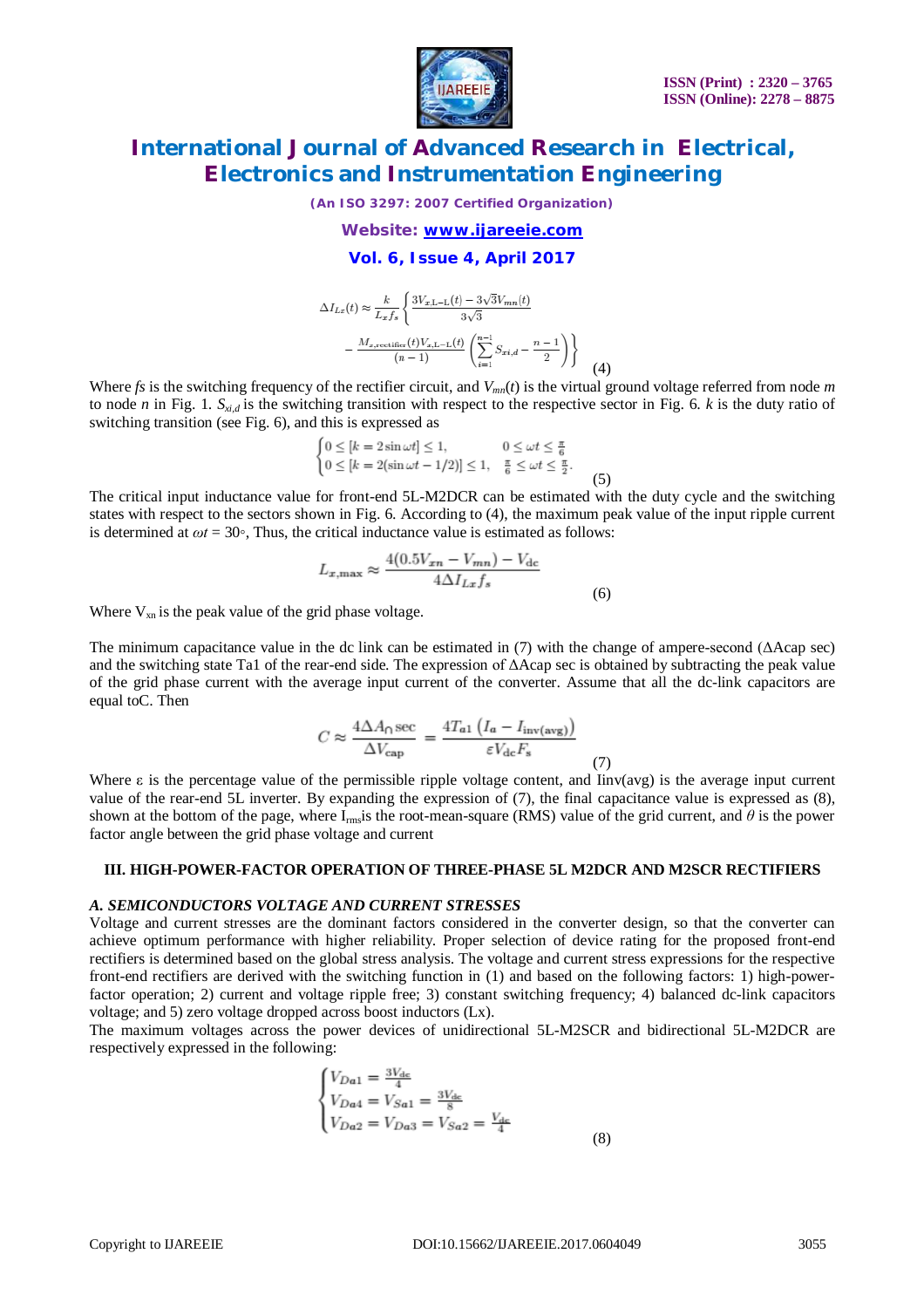

*(An ISO 3297: 2007 Certified Organization)*

*Website: [www.ijareeie.com](http://www.ijareeie.com)*

**Vol. 6, Issue 4, April 2017**

$$
\begin{cases}\nV_{Sa1} = \frac{3V_{de}}{4} \\
V_{Sa4} = \frac{V_{de}}{2} \\
V_{Sa2} = V_{Sa3} = V_{Da1} = V_{Da2} = \frac{V_{de}}{4}.\n\end{cases} (9)
$$

Since the maximum voltage stress expressions (8) and (9) are for the power devices in the upper phase leg, the respective complimentary power devices in the lower phase leg are also determined using the same expressions. The average current stress is analyzed over one period of the fundamental frequency based on the assumed five factors (1)– (5). For simplification, the average current stress is approximated as follows based on respective switching functions in (1):

$$
I_{Sa(\text{Outer Cell})}(t) = I_{\text{Da\ (Outer Cell)}}(t)
$$
  
\n
$$
= \frac{1}{2\pi} \int_{0}^{2\pi} I_a \sin(\omega t) S_a \text{ (Outer Cell)} \, d\omega t
$$
  
\n
$$
I_{Sa \text{ (Inner Cell)}}(t) = I_{\text{Da\ (Inner Cell)}}(t)
$$
  
\n
$$
= \frac{1}{2\pi} \int_{0}^{2\pi} I_a \sin(\omega t)
$$
  
\n
$$
\times \left[2 - \frac{4V_{\text{am}(1)}}{V_{\text{dc}}} \sin \omega t\right] S_a \text{ (InnerCell)} \, d\omega t.
$$
 (11)

TABLE II Number of Components Used In the Front-End Rectifier Topologies

| <b>Devices</b>       | Topologies                                          |                                                     |                                |                          |                                |  |  |  |
|----------------------|-----------------------------------------------------|-----------------------------------------------------|--------------------------------|--------------------------|--------------------------------|--|--|--|
|                      |                                                     | <b>Unidirectional Rectifier</b>                     | <b>Bidirectional Rectifier</b> |                          |                                |  |  |  |
|                      | <b>Classical 5L-MDCR</b><br>(ref. to Fig. 6 of [1]) | <b>Classical 5L-MDCR</b><br>(ref. to Fig. 7 of [1]) | Proposed 5L-M <sup>2</sup> SCR | <b>Classical 5L-MDCR</b> | Proposed 5L-M <sup>2</sup> DCR |  |  |  |
| Diode                | 24                                                  |                                                     | 24                             | 18                       | 12                             |  |  |  |
| <b>IGBT/MOSFET</b>   | 18                                                  | 18                                                  | 12                             | 24                       | 24                             |  |  |  |
| Capacitors           |                                                     |                                                     |                                |                          |                                |  |  |  |
| Complementary Switch | $\theta$                                            | ŷ                                                   | $\theta$                       | 12                       | 12                             |  |  |  |
| Isolated Gate Driver | 18                                                  | 18                                                  | 12                             | 24                       | 24                             |  |  |  |
| Cost (USD)           | \$7472.72                                           | \$8943.56                                           | \$5698.07                      | \$6616.08                | \$7410.76                      |  |  |  |
| Efficiency (%)       | 77.37                                               | 80.44                                               | 85.42                          | 80.99                    | 82.30                          |  |  |  |
| Weight (kg)          | 8.01                                                | 9.63                                                | 6.17                           | 7.14                     | 7.91                           |  |  |  |

TABLE III

Maximum Voltage Stress Level for Respective Power Devices under Unbalanced Dc-Link Capacitor Voltages Condition

| Semiconductor               |                                    | <b>IGBTs</b>            |                |                                      | Diodes                     |                                  |                                 |                     |                                       |
|-----------------------------|------------------------------------|-------------------------|----------------|--------------------------------------|----------------------------|----------------------------------|---------------------------------|---------------------|---------------------------------------|
| Topologies                  |                                    | Sal                     | Sa2            | Sa3                                  | Sa4                        | Dal                              | Da2                             | Da3                 | Da4                                   |
| Unidirectional<br>Rectifier | 5L-MDCR<br>(ref. to Fig. 6 of [1]) | 0                       | Vd/2           | $\rm V_{dc}$                         | $\mathbf{V}_{dc}$          | $\langle \rangle$                | $V_{dc}/2$                      | $V_{dc}$ 2          | $V_{\text{DM}}$<br>V <sub>do</sub> 4  |
|                             | 5L-MDCR<br>(ref. to Fig. 7 of [1]) | $V_{dc}/2$              | $V_{\rm de}/2$ | $2V_{dc}$                            | $2V_{dc}$                  | 0                                | 0                               | $V_{Dd}$ < $V_{dc}$ | $2V_{dc}$                             |
|                             | 5L-M <sup>2</sup> SCR              | $V_{S1}<$<br>$V_{dc}/2$ | $V_{dc}/2$     | V <sub>Sa3</sub> <<br>$V_{\rm de}/2$ | $V_{dc}/2$                 | $\mathbf{V}_{dc}$                | $V_{dc}/2$                      | $V_{dc}/2$          | $V_{\text{Dn4}}$<br>V <sub>de</sub> 2 |
| Bidirectional<br>Rectifier  | 5L-MDCR                            | $V_{dc}/4$              | Vdi/2          | $V_{\rm de}/2$                       | $V_{S_24}$ < $2V_{dc}$     | $V_{dc}/4$                       | V <sub>di</sub>                 | $2V_{dc}$           | $V_{\text{Dsh}}$<br>$2V_{dc}$         |
|                             | <b>SL-M<sup>2</sup>DCR</b>         | $\mathbf{V}_{\phi_i}$   | $V_{dc}/2$     | $V_{\rm d} / 2$                      | $V_{S_04}<$<br>$V_{dc}$ /2 | V <sub>Dal</sub> <<br>$V_{dc}/2$ | V <sub>Dd</sub> <<br>$V_{dc}/2$ | $V_{dc}$ /2         | V <sub>do</sub> 2                     |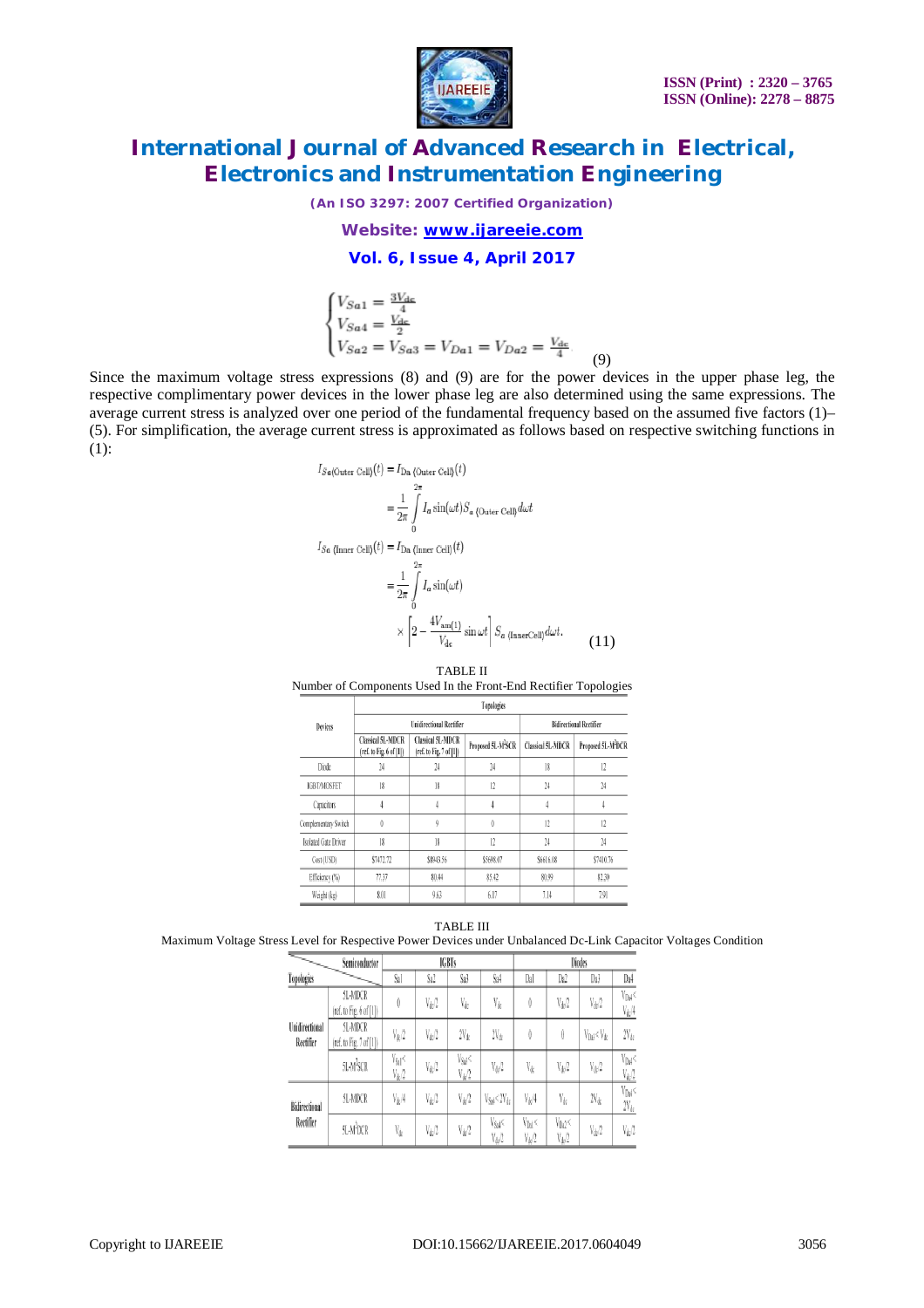

*(An ISO 3297: 2007 Certified Organization)*

*Website: [www.ijareeie.com](http://www.ijareeie.com)*

**Vol. 6, Issue 4, April 2017**



Fig. 7. Proposed front-end rectifier controller for the 5L ac/dc/ac converter.

### *B SRF CURRENT CONTROL SCHEME*

The proposed control algorithm with power factor correction technique is shown in Fig.7. Two control loops, i.e., synchronous-reference-frame (SRF) current control and constant switching frequency modulation, are implemented to regulate the dc-link voltage and mitigate the current distortions. Due to the simplicity of the control strategy, low-cost integrated control circuit can be designed. The balancing control for the dc–dc balancing circuit is presented. The unity power factor controller for the front-end 5L rectifiers (M2DCR or M2SCR) designed in Fig.7.is based on the SRF current control with the LS-PWM technique. The detailed analyses of the outer-loop dc-link voltage control and the inner-loop current control are both presented. SRF controller provides a good dynamic response to achieve high quality input sinusoidal current with constant unity power factor performance. The open-loop transfer function of the dc-link voltage control under steady-state condition is written as follows to achieve a stable control system:

$$
L(s) = \frac{K_ps + K_I}{s} \cdot \frac{L_xI_d}{C_{eq}V_{dc}} \cdot \frac{\left(\frac{\sqrt{3}V_p}{L_xI_d}\right) - s}{s + \left(\frac{L_{bc}}{C_{eq}V_{dc}}\right)}
$$

Where  $K_p$  and  $K_I$  are the proportional and integral parameters of the dc voltage control loop selected at 0.4 and 15, respectively.  $C_{eq}$  and  $L_x$  are the equivalent capacitance of the dc bus and the input (phases a, b, and c) filter inductance with the values of 600  $\mu$ F and 5 mH, respectively. V<sub>p</sub> is the RMS value of the grid phase voltage, and V<sub>dc</sub> is the mean value of the dc link voltage. Id is the peak value of the reference current, which is obtained from the summation of  $I_{dc}$ (output of dc voltage control) and feed forward current (output of Kf). The feed forward current control loop under steady-state condition is derived based on the power balanced principle, which is expressed in the following:

$$
K_f = \frac{V_{\rm dc}}{\sqrt{3V_p}}
$$
 (12)

Where $V_p$  is the RMS value of the grid phase voltage.

(11)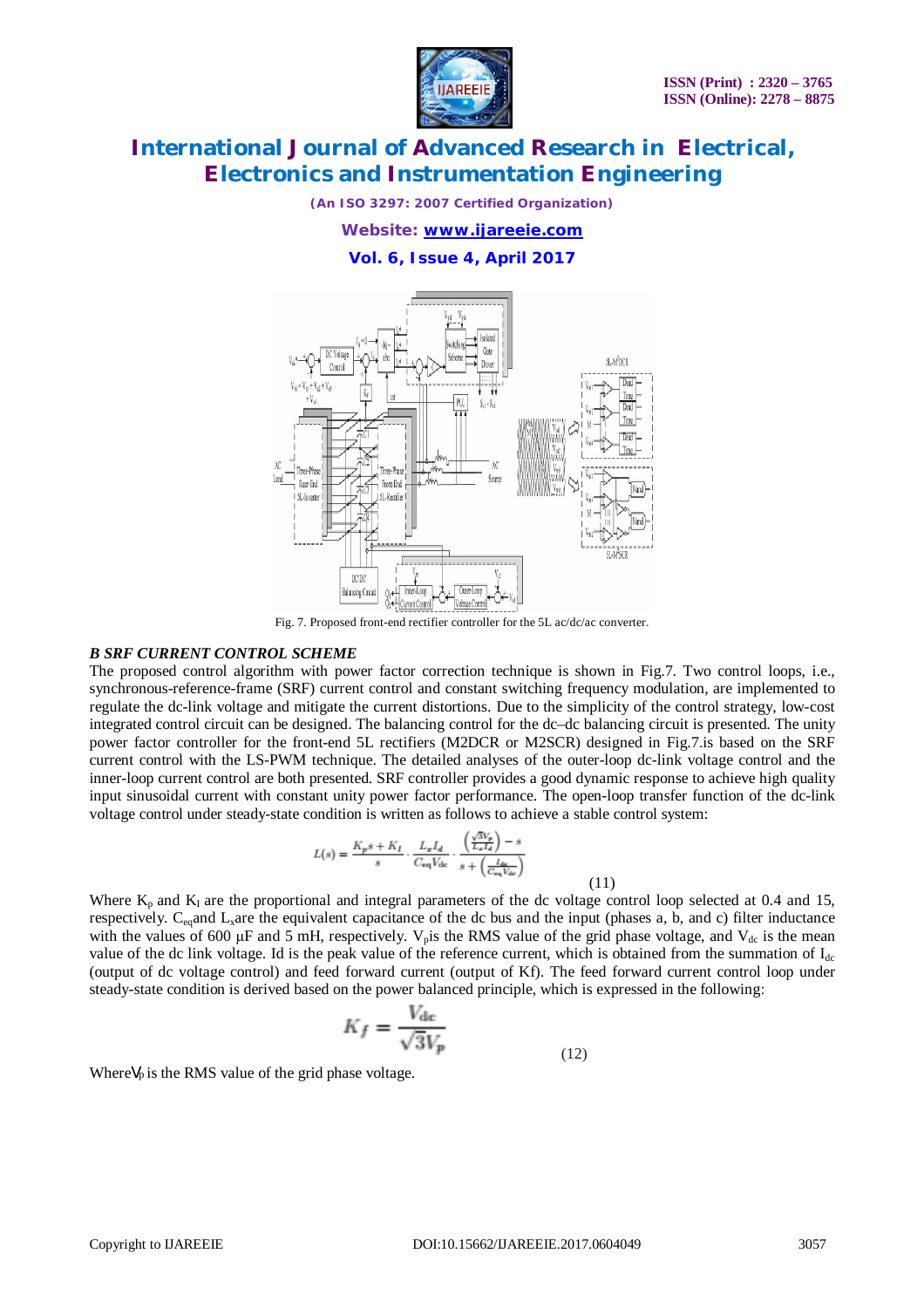

*(An ISO 3297: 2007 Certified Organization)*

*Website: [www.ijareeie.com](http://www.ijareeie.com)*

**Vol. 6, Issue 4, April 2017**

### **V.MATLAB/SIMULATION RESULTS**



Fig.8.Matlab/Simulation model of Proposed 5L bidirectional ac/dc/ac drive based on multiple-pole multilevel diode-clamped converter (5L-M 2DCC) approach.



Fig. 9. Unity power factor operation with rectifying mode. (a) Voltage and current at the grid side. (b) Pole voltage at the rectifier side.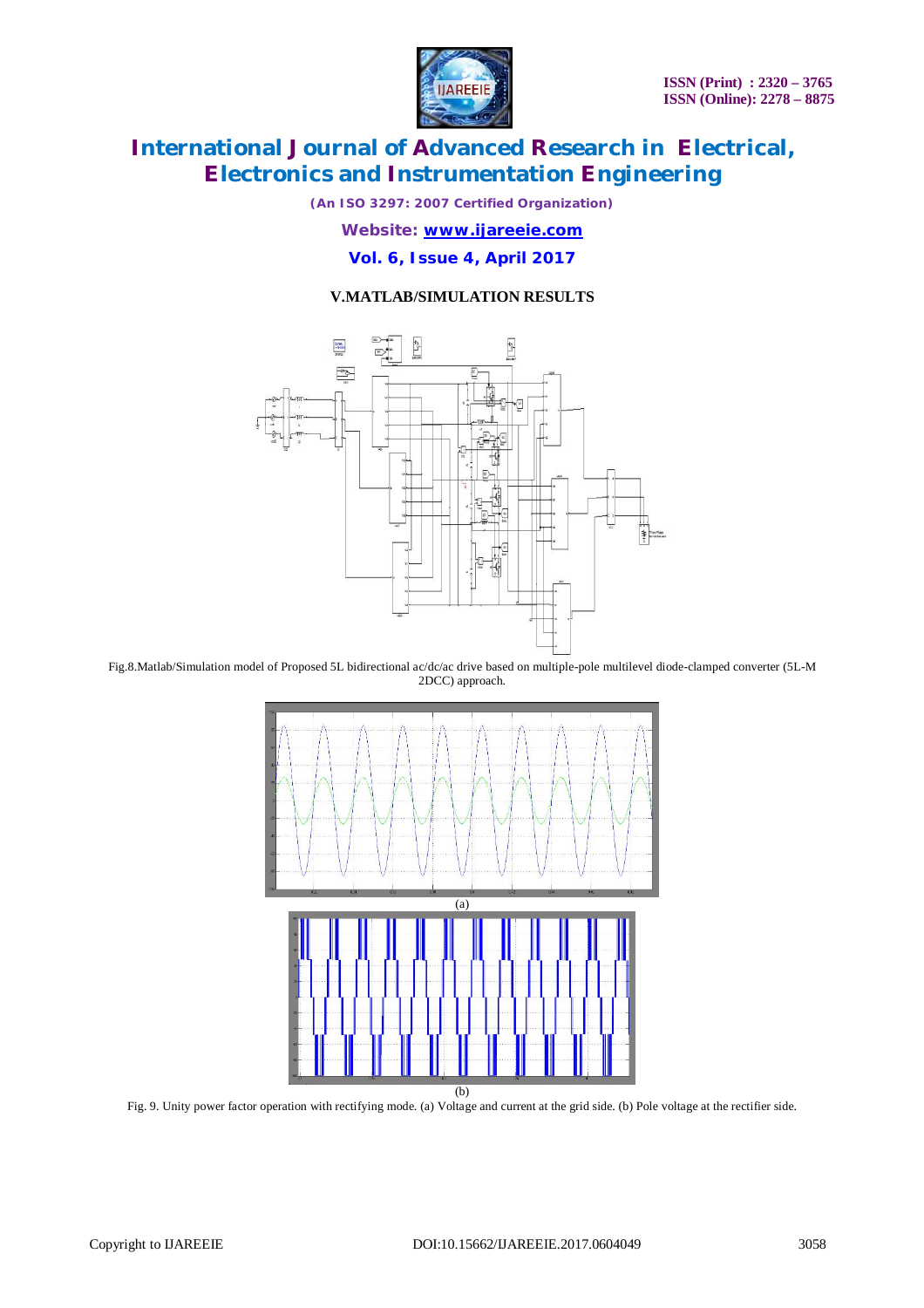

*(An ISO 3297: 2007 Certified Organization)*

*Website: [www.ijareeie.com](http://www.ijareeie.com)*

### **Vol. 6, Issue 4, April 2017**



Fig. 10. Unity power factor operation with inverting mode. (a) Voltage and current at the grid side. (b) Pole voltage at the rectifier side.



Fig. 11. Leading power factor, PF = 0.43. (a) Voltage and current at the grid side. (b) Pole voltage at the rectifier side.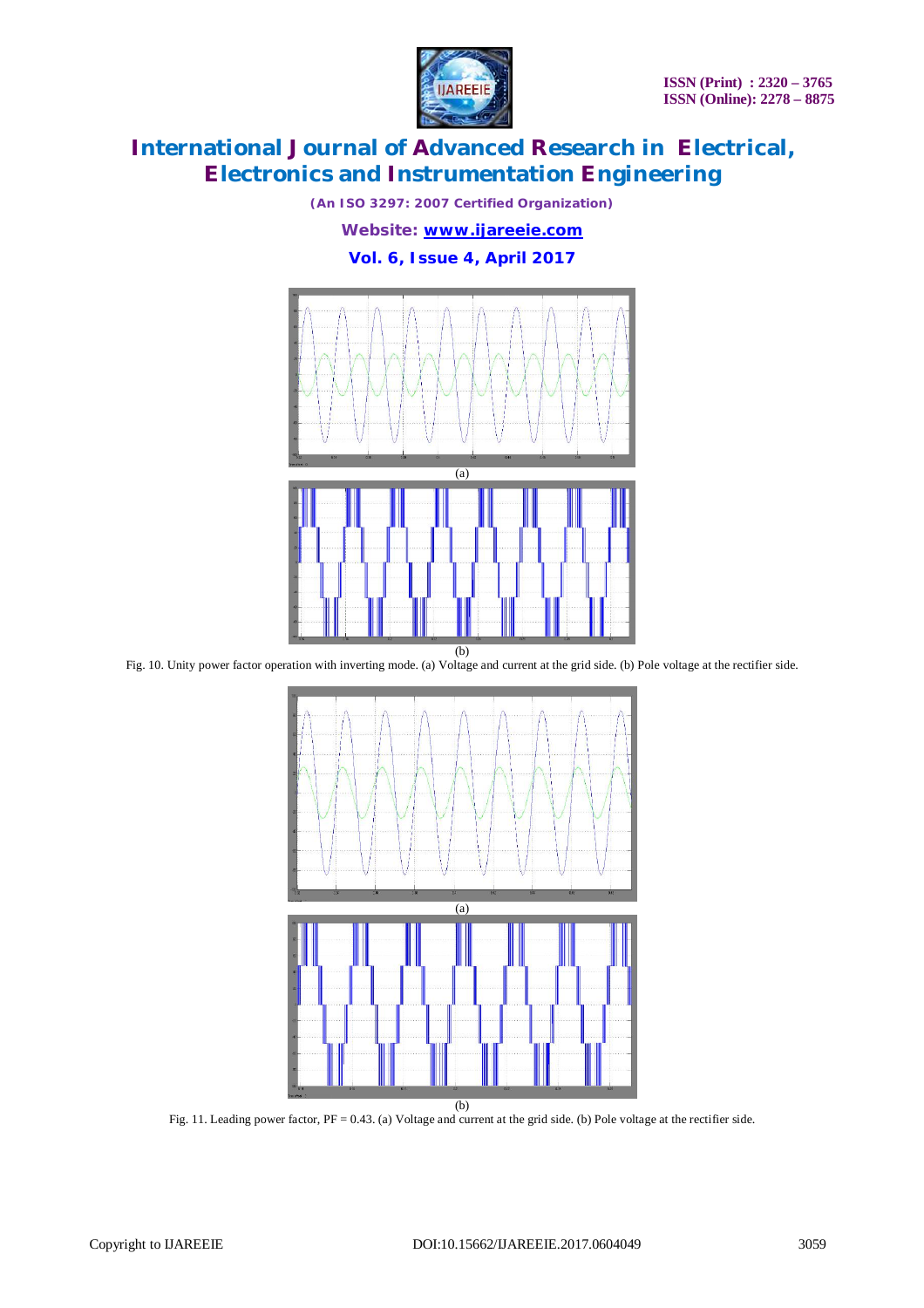

*(An ISO 3297: 2007 Certified Organization)*

*Website: [www.ijareeie.com](http://www.ijareeie.com)*

### **Vol. 6, Issue 4, April 2017**



Fig. 12. Lagging power factor, PF = 0.43. (a) Voltage and current at the grid side. (b) Pole voltage at the rectifier side.



Fig.13.Matlab/Simulation model of proposed 7L bidirectional ac/dc/ac drive based on multiple-pole multilevel diode-clamped converter (5L-M 2DCC) approach.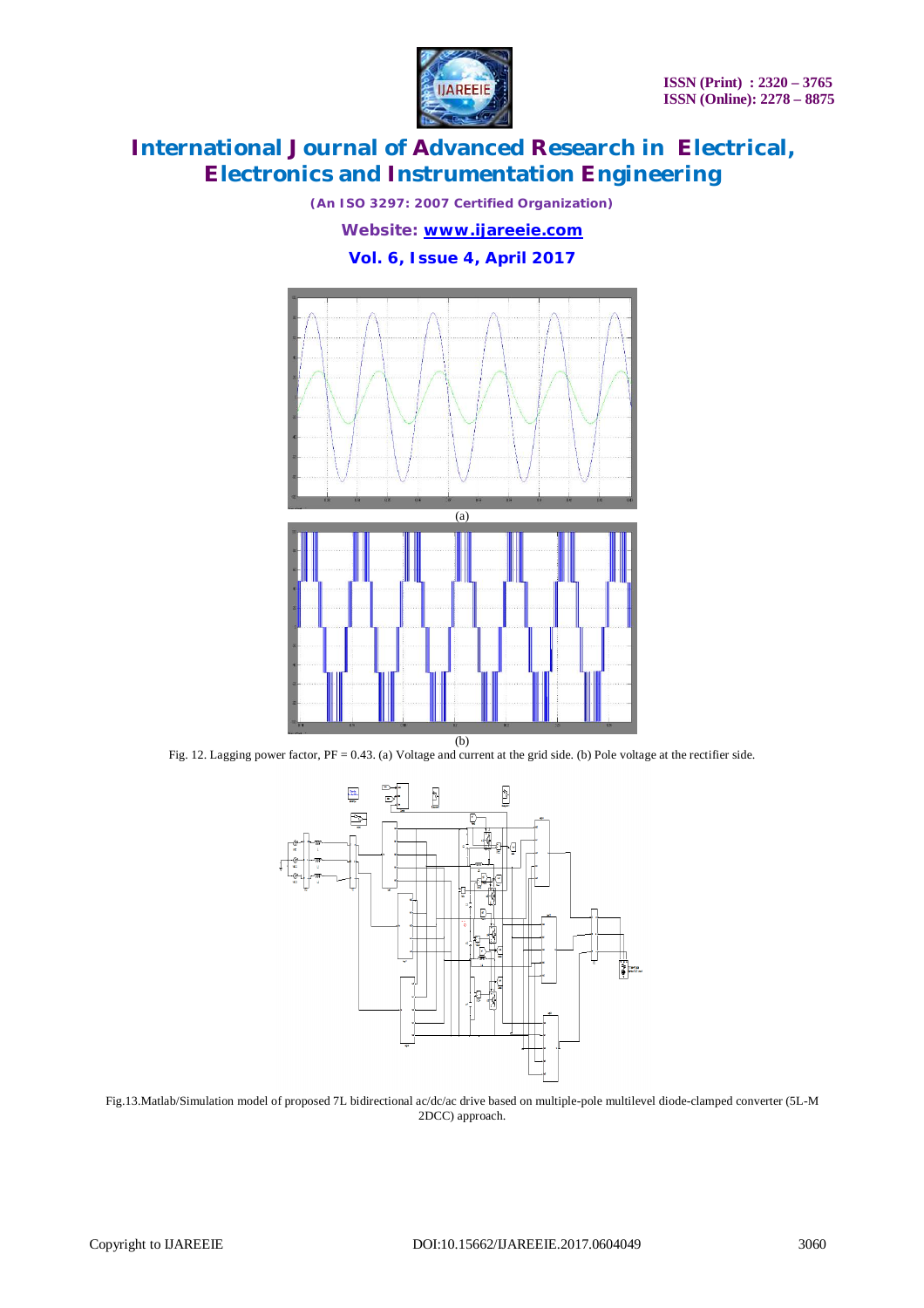

*(An ISO 3297: 2007 Certified Organization)*

*Website: [www.ijareeie.com](http://www.ijareeie.com)*

**Vol. 6, Issue 4, April 2017**



Fig.14.shows the output voltage of the proposed seven level inverter.

#### **VI. CONCLUSION**

A new generation of front-end unidirectional 5L-M<sup>2</sup>SCR, 7L- M<sup>2</sup>SCR and bidirectional 5L-M<sup>2</sup>DCR topologies has been introduced in this paper to reduce the number of semiconductor devices compared with the conventional converters. The agreement between the theoretical analysis is validated and has proven the feasibility of the two proposed ac/dc/ac topologies. Excellent performance and low input current distortion with high power factor is achieved with low operational switching frequency of 1 kHz without the aid of any bulky *LC* passive filter. In addition to that, the reduction of component counts allows the proposed converters to achieve low voltage/current stress and low switching losses. The total harmonic distortion is very low compared to that of classical inverter and five level inverter. Also seven level inverter is having less THD than five level inverter. The simulation result shows that the harmonics have been reduced considerably. The five level and seven level inverter has been successfully simulated and the results of voltage waveforms, current waveforms. The inverter system can be used for industries where the adjustable speed drives are required.

#### **REFERENCES**

[1]Gabriel H. P. Ooi, Member, IEEE, Ali I. Maswood, Senior Member, IEEE, and Ziyou Lim, Student Member, IEEE "Five-Level Multiple-Pole PWM AC–AC Converters With Reduced Components Count " IEEE TRANSACTIONS ON INDUSTRIAL ELECTRONICS, VOL. 62, NO. 8, AUGUST 2015

[2] K. A. Corzine and J. R. Baker, "Reduced-parts-count multilevel rectifiers," IEEE Trans. Ind. Electron., vol. 49, no. 4, pp. 766–774, Aug. 2002.

[3] J. K. Steinke, "Use of an LC filter to achieve a motor-friendly performance of the PWM voltage source inverter," IEEE Trans. Energy Convers., vol. 14, no. 3, pp. 649–654, Sep. 1999.

[4] A. I. Maswood, O. H. P. Gabriel, and M. A. Rahman, "High power multilevel inverter with unity PF front-end rectifier," in Proc. IEEE ITE, 2012, pp. 1–5.

[5] A. I. Maswood, O. H. P. Gabriel, and E. Al Ammar, "Comparative study of multilevel inverters under unbalanced voltage in a single dc link," IETPower Electron., vol. 6, no. 8, pp. 1530–1543, Sep. 2013.

[6] A. I. Maswood and L. Fangrui, "A unity power factor front-end rectifier with hysteresis current control," IEEE Trans. Energy Convers., vol. 21, no. 1, pp. 69–76, Mar. 2006.

[7] C. Kuei-Hsiang, C. Pi-Yun, and C. Chun-Hsin, "A three-level converter with output voltage control for high-speed railway tractions," in Proc.33rd Annu. IEEE IECON, 2007, pp. 1793–1798.

[8] J. Yang, F. C. Lee, and L. Sizhao, "Space vector modulation for threelevel NPC converter with neutral point voltage balance and switching loss reduction," IEEE Trans. Power Electron., vol. 29, no. 10, pp. 5579–5591, Oct. 2014.

[9] L. Fangrui and A. I. Maswood, "A novel variable hysteresis band current control of three-phase three-level unity PF rectifier with constant switching frequency," IEEE Trans. Power Electron., vol. 21, no. 6, pp. 1727–1734, Nov. 2006.

[10] S. Jie, S. Schroder, B. Duro, and R. Roesner, "A neutral-point balancing controller for a three-level inverter with full power-factor range and low distortion," IEEE Trans. Ind. Appl., vol. 49, no. 1, pp. 138–148, Jan./Feb. 2013.

[11] A. I. Maswood and L. Fangrui, "A novel unity power factor input stage for ac drive application," IEEE Trans. Power Electron., vol. 20, no. 4, pp. 839–846, Jul. 2005.